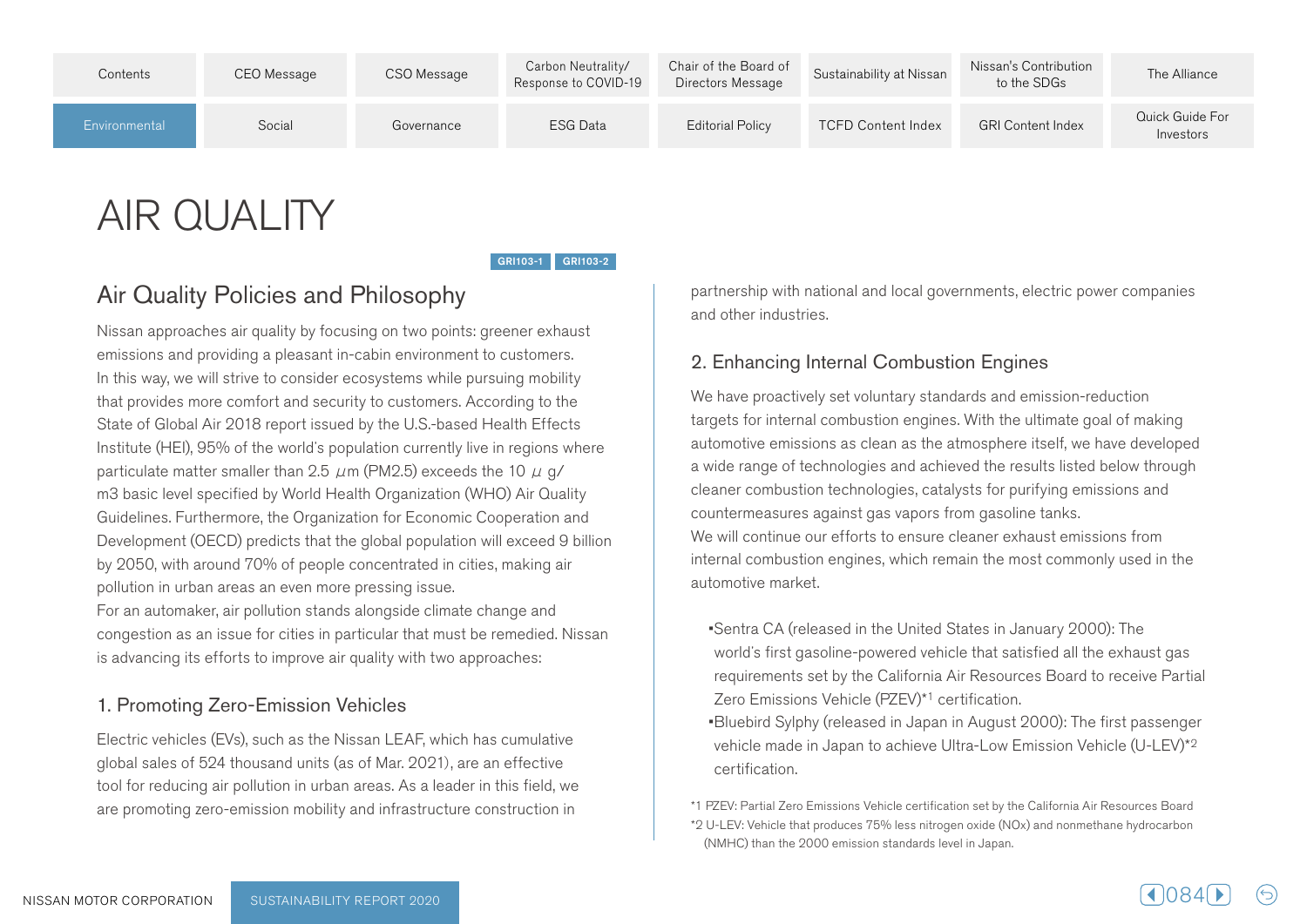| Contents      | CEO Message | CSO Message | Carbon Neutrality/<br>Response to COVID-19 | Chair of the Board of<br>Directors Message | Sustainability at Nissan  | Nissan's Contribution<br>to the SDGs | The Alliance                 |
|---------------|-------------|-------------|--------------------------------------------|--------------------------------------------|---------------------------|--------------------------------------|------------------------------|
| Environmental | Social      | Governance  | <b>ESG Data</b>                            | <b>Editorial Policy</b>                    | <b>TCFD Content Index</b> | <b>GRI Content Index</b>             | Quick Guide For<br>Investors |

## Improving In-Cabin Air Quality

With autonomous drive technologies currently in development and projected to be in practical use from 2020, drivers are expected to spend more time in their vehicles, making it even more important for that space to be pleasant and safe. The Nissan Green Program 2022 (NGP2022) is calling for research and development not just to make exhaust emissions cleaner but also to improve in-cabin air quality as well.

As part of our continued efforts concerning volatile organic compounds  $(VOCs)^*$  such as formaldehyde and toluene, Nissan is further reviewing and reducing materials for seats, door trim, floor carpet and other parts as well as adhesives. We voluntarily set more stringent standards than those of the Japanese government and automotive industry body regulations, and have applied them to all new vehicles introduced to the market from July 2007 .onward

\* VOCs: Organic chemicals that readily evaporate and become gaseous at normal temperature and pressure conditions.

# **Reducing VOC Emissions from Production**

Nitrogen oxide (NOx), sulfur oxide (SOx) and VOCs are recognized as common forms of emissions created by vehicle manufacturing facilities. We are taking firm measures to ensure that management standards and systems for atmospheric emissions are thoroughly followed; and working to reduce both VOC exhaust volumes and the use of VOC-emitting substances to levels lower than required by national requlations.

We are actively working to increase the recovery of cleaning solvents and other chemicals in order to reduce the amounts of these substances emitted from our plants ahead of the implementation of new regulations in each country where we operate. Also, we are systematically introducing water-based paint lines that emit fewer VOCs and improving thinner-solvent recycling rates to reduce our use of VOC-emitting substances. As one example, the water-based paint line in the Nissan Motor Kyushu Plant has VOC emissions of less than 20 grams per square meter of painted surface, which is top-class in the industry. These lines have also been adopted at two Aquascalientes plants in Mexico, the Resende Plant in Brazil, the Smyrna Plant in the United States, the Huadu Plant in China and other plants.

Additionally, we have adopted low-NO<sub>x</sub> burners as the heat source for the ovens and boiler equipment used in the car painting process and promote the switch from heavy oil and kerosene to fuels with low SOx emissions to reduce the emission and concentration of NO<sub>x</sub> and SO<sub>x</sub>.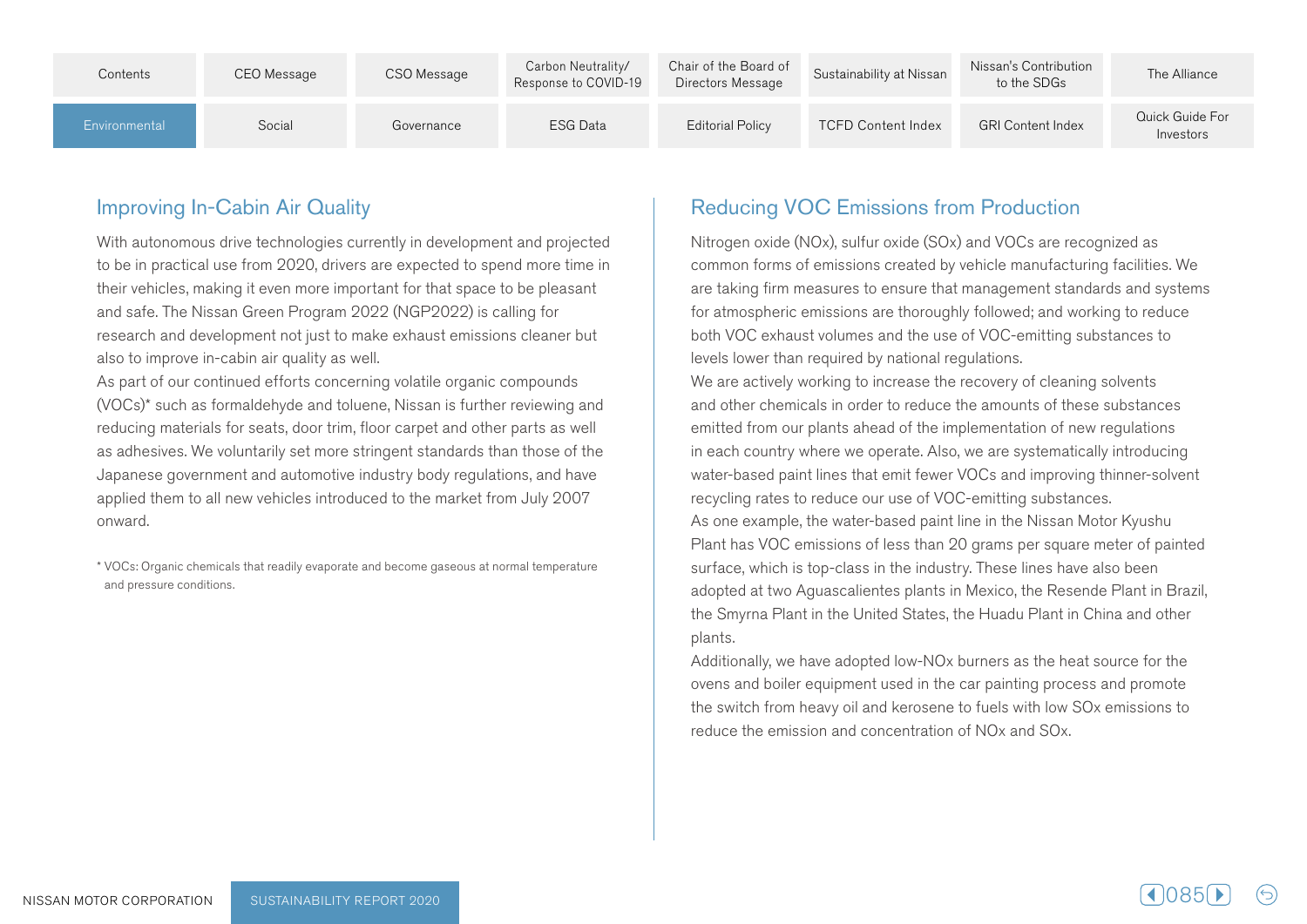| Contents      | CEO Message | CSO Message | Carbon Neutrality/<br>Response to COVID-19 | Chair of the Board of<br>Directors Message | Sustainability at Nissan  | Nissan's Contribution<br>to the SDGs | The Alliance                 |
|---------------|-------------|-------------|--------------------------------------------|--------------------------------------------|---------------------------|--------------------------------------|------------------------------|
| Environmental | Social      | Governance  | <b>ESG Data</b>                            | <b>Editorial Policy</b>                    | <b>TCFD Content Index</b> | <b>GRI Content Index</b>             | Quick Guide For<br>Investors |

GRI103-3 GRI305-5 GRI305-7

# Air Quality: Achievements

## **Compliance with Emissions Regulations** (Passenger Cars Only)

Nissan not only works to develop and promote zero emission electric vehicles (EVs) but continues to promote cleaner exhaust emissions from all of our engines. For example, the Qashqai released in Europe in October 2018 has a new fuel-efficient 1.3-liter turbo gasoline engine fitted with a particulate filter that meets the Euro 6d-Temp<sup>\*</sup> emissions standard. In Japan, our e-POWER electrification technology has resulted in a significant lowering of fuel consumption while achieving 75% reductions in exhaust emissions from 2005 standards. As part of these efforts, our compliance with emissions regulations goes far beyond current legal reguirements to meet more stringent specifications. Due to differences in regulations, there is no direct way to compare by region or country, but the table below shows the percentage of Nissan vehicles in each location produced to the strictest local standards.

\* Euro 6d-Temp: All Euro 6 standards and the initial Real-Driving Emissions (RDE) limit for new car models.

| Compliance with Emissions Regulations (By Region) <sup>*1</sup><br>(FY) |                                                                  |      |            |  |  |  |
|-------------------------------------------------------------------------|------------------------------------------------------------------|------|------------|--|--|--|
|                                                                         |                                                                  | unit | 2020       |  |  |  |
| Japan                                                                   | 75% lower than 2005 standard and<br>50% lower than 2018 standard | $\%$ | 87.8       |  |  |  |
| Europe                                                                  | Euro 6d-temp/d                                                   | $\%$ | $100^{*2}$ |  |  |  |
| U.S.                                                                    | U-LEV/SULEV/ZEV                                                  | $\%$ | 100        |  |  |  |
| China                                                                   | National 6                                                       | $\%$ | 100        |  |  |  |

\*1 Passenger cars and light commercial vehicles only.

\*2 Excluding registration and sales deregulation measures for discontinued models.